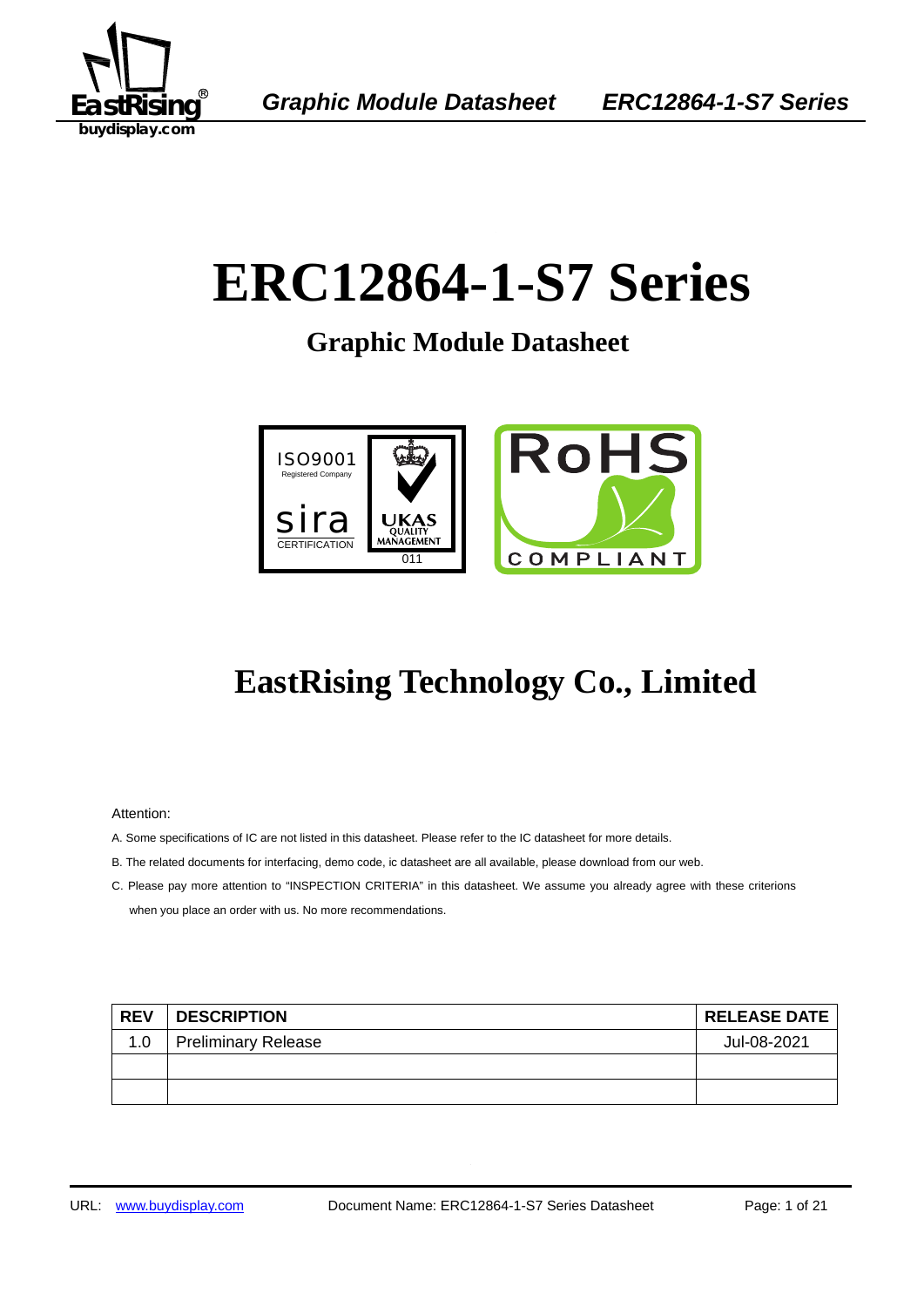

EA *Graphic Module Datasheet ERC12864-1-S7 Series* 

## **CONTENTS**

|                                                                                  | 04                               |
|----------------------------------------------------------------------------------|----------------------------------|
|                                                                                  | 05                               |
|                                                                                  | 05<br>05<br>05<br>05             |
|                                                                                  | 06                               |
| 3.2 Drawing for ERC12864F7-1-S7 or ERC12864DN7-1-S7----------------------------- | 06<br>07                         |
|                                                                                  | 08                               |
|                                                                                  | 08<br>10<br>10                   |
|                                                                                  | 11                               |
|                                                                                  | 11<br>11<br>11<br>12<br>14<br>15 |
|                                                                                  | 17                               |
|                                                                                  | 17<br>18<br>18<br>18<br>18       |
|                                                                                  | 18                               |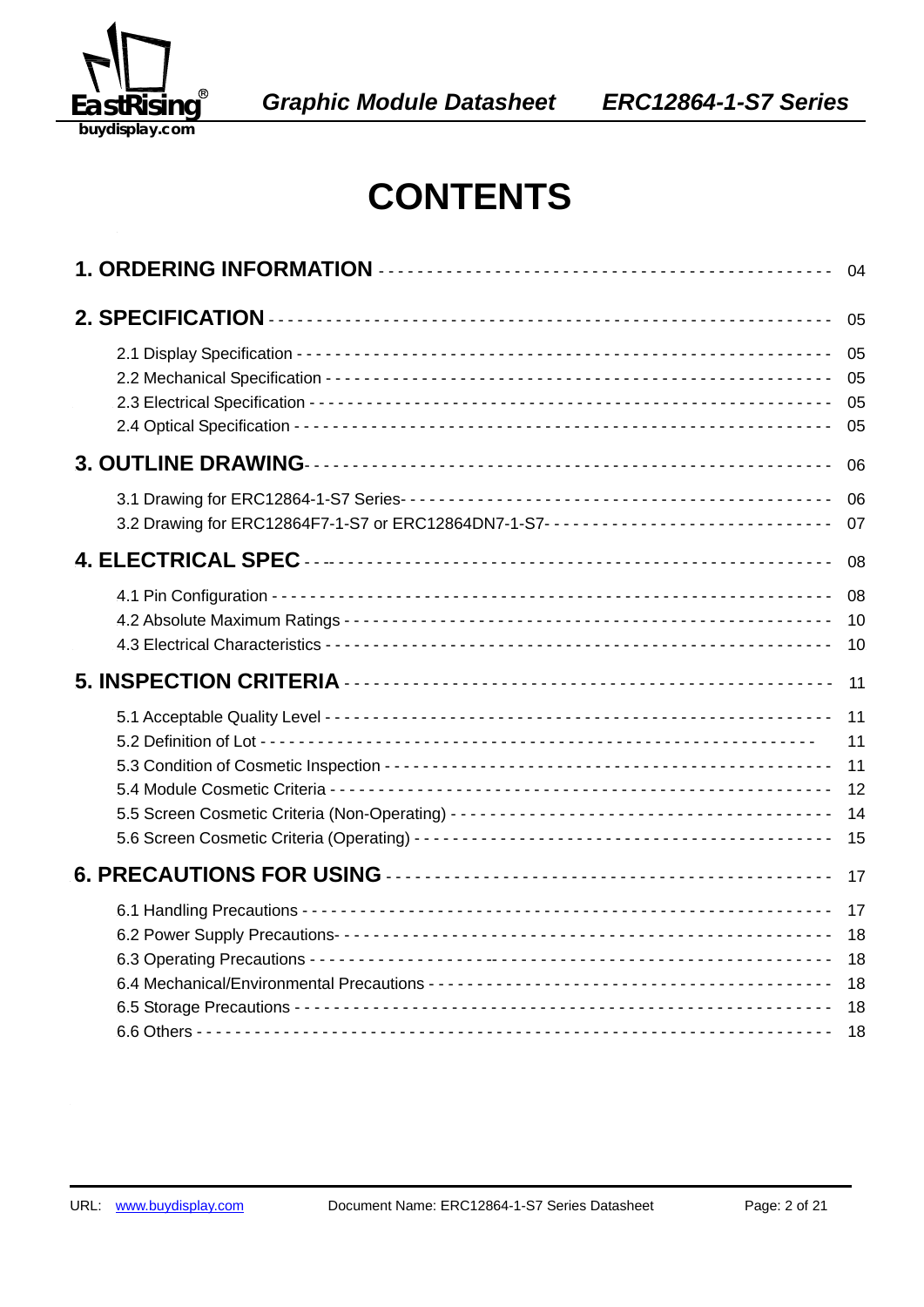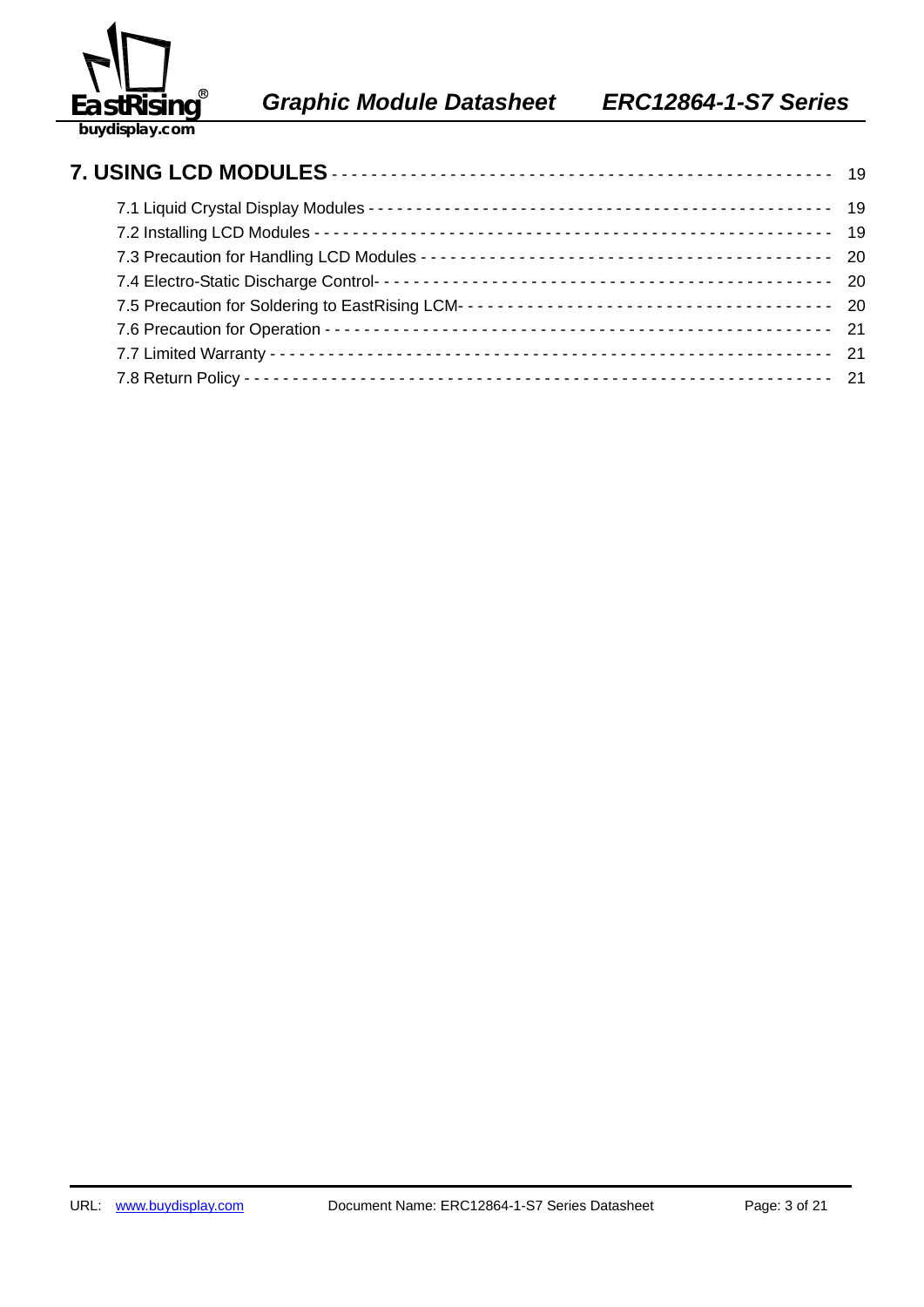

## **1. ORDERING INFORMATION**

Some products in below table may not sell in our online store (buydispaly.com), please contact our sales by email (sales@buydisplay.com) for price or purchase.

| No.            | <b>Part Number</b> | <b>LCD Type</b>          | <b>Backlight Color</b>    | <b>Graphic &amp; Font Color</b> | <b>Background Color</b>   |
|----------------|--------------------|--------------------------|---------------------------|---------------------------------|---------------------------|
| 1              | ERC12864FYG-1-S7   | <b>FSTN Positive</b>     | <b>Yellow Green Color</b> | <b>Black Color</b>              | <b>Yellow Green Color</b> |
| 2              | ERC12864SBS-1-S7   | <b>STN Negative Blue</b> | <b>White Color</b>        | <b>White Color</b>              | <b>Blue Color</b>         |
| 3              | ERC12864FS-1-S7    | <b>FSTN Positive</b>     | <b>White Color</b>        | <b>Black Color</b>              | <b>White Color</b>        |
| $\overline{4}$ | ERC12864FR-1-S7    | <b>FSTN Positive</b>     | <b>Red Color</b>          | <b>Black Color</b>              | <b>Red Color</b>          |
| 5              | ERC12864FG-1-S7    | <b>FSTN Positive</b>     | Green Color               | <b>Black Color</b>              | Green Color               |
| 6              | ERC12864FB-1-S7    | <b>FSTN Positive</b>     | <b>Blue Color</b>         | <b>Black Color</b>              | <b>Blue Color</b>         |
| 7              | ERC12864FP-1-S7    | <b>FSTN Positive</b>     | Purple Color              | <b>Black Color</b>              | Purple Color              |
| 8              | ERC12864FAM-1-S7   | <b>FSTN Positive</b>     | Amber Color               | <b>Black Color</b>              | <b>Amber Color</b>        |
| 9              | ERC12864F7-1-S7    | <b>FSTN Positive</b>     | <b>RGB Color</b>          | <b>Black Color</b>              | <b>RGB Color</b>          |
| 10             | ERC12864DNYG-1-S7  | <b>FFSTN Negative</b>    | <b>Yellow Green Color</b> | <b>Yellow Green Color</b>       | <b>Black Color</b>        |
| 11             | ERC12864DNS-1-S7   | <b>FFSTN Negative</b>    | <b>White Color</b>        | <b>White Color</b>              | <b>Black Color</b>        |
| 12             | ERC12864DNR-1-S7   | <b>FFSTN Negative</b>    | <b>Red Color</b>          | <b>Red Color</b>                | <b>Black Color</b>        |
| 13             | ERC12864DNG-1-S7   | <b>FFSTN Negative</b>    | Green Color               | Green Color                     | <b>Black Color</b>        |
| 14             | ERC12864DNB-1-S7   | <b>FFSTN Negative</b>    | <b>Blue Color</b>         | <b>Blue Color</b>               | <b>Black Color</b>        |
| 15             | ERC12864DNP-1-S7   | <b>FFSTN Negative</b>    | Purple Color              | Purple Color                    | <b>Black Color</b>        |
| 16             | ERC12864DNAM-1-S7  | <b>FFSTN Negative</b>    | Amber Color               | Amber Color                     | <b>Black Color</b>        |
| 17             | ERC12864DN7-1-S7   | <b>FFSTN Negative</b>    | <b>RGB Color</b>          | <b>RGB Color</b>                | <b>Black Color</b>        |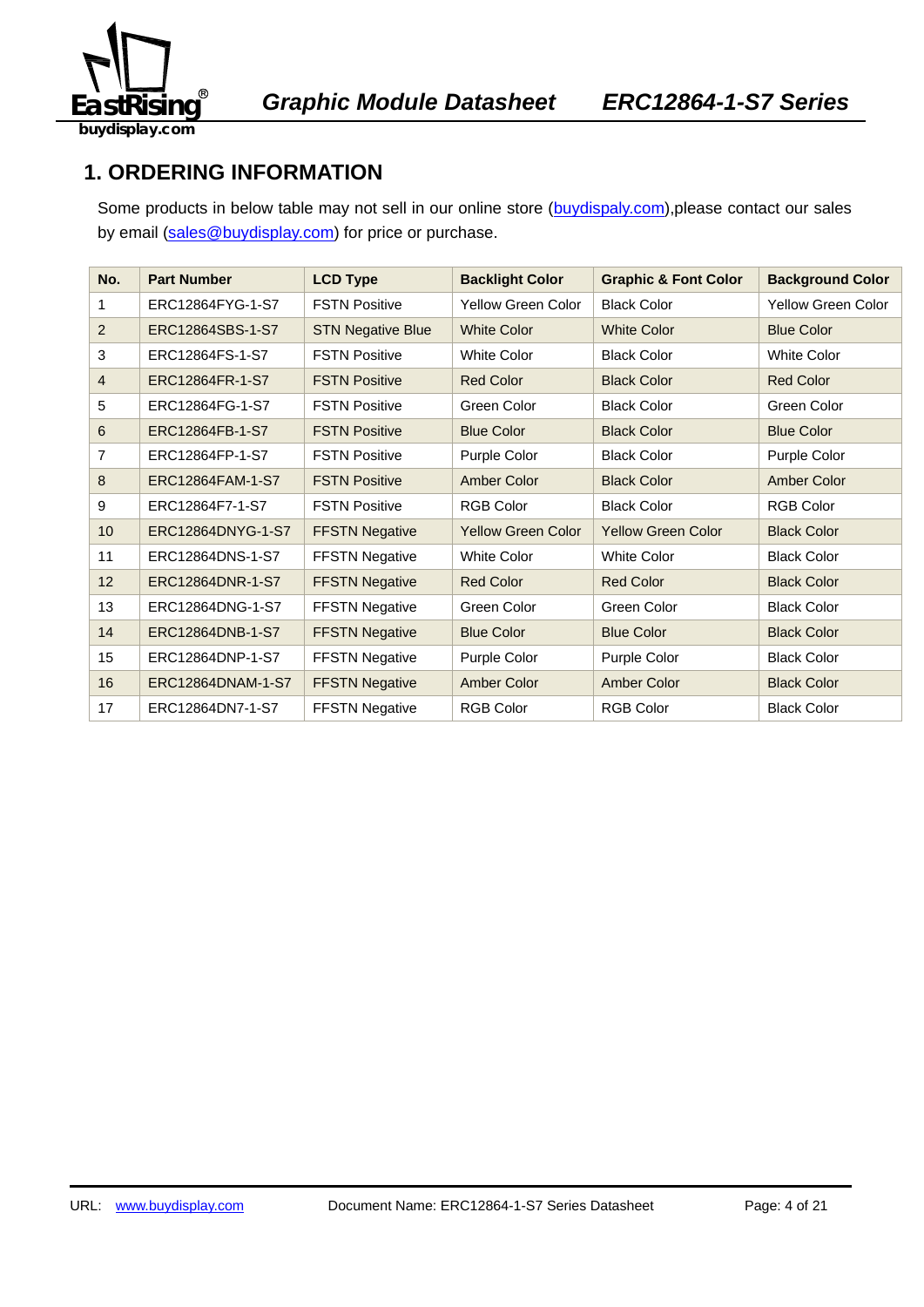

## **2. SPECIFICATION**

#### 2.1 Display Specification

| <b>ITEM</b>                  | <b>STANDARD VALUE</b>                             | <b>UNIT</b> |
|------------------------------|---------------------------------------------------|-------------|
| Dot Matrix                   | $128 \times 64$                                   | <b>Dots</b> |
| <b>Display Connector</b>     | <b>FPC</b>                                        | --          |
| <b>FPC Connector</b>         | 0.5mm Pitch Horizontal SMT Bottom Contact 30 Pins |             |
| <b>Operating Temperature</b> | $-20 - +70$                                       | °C          |
| Storage Temperature          | $-30 - +80$                                       | $^{\circ}C$ |
| <b>Touch Panel Optional</b>  | N/A                                               |             |
| Font Chip Optional           | N/A                                               |             |
| *Sunlight Readable           | No1, No3, No4, No5, No6, No7, No8, No9            | --          |

\*Number of sunlight readable is from 1.1 ERC12864-1-S7 Series Table of the datasheet.

#### 2.2 Mechanical Specification

| <b>ITEM</b>                       | <b>STANDARD VALUE</b>                          | <b>UNIT</b> |
|-----------------------------------|------------------------------------------------|-------------|
| Outline Dimension with FPC Folded | $39.00(W) \times 31.54(H) \times 5.7(T)$ (MAX) | mm          |
| Visual Area                       | $36.00(W) \times 20.00(H)$                     | mm          |
| Active Area                       | $31.97(W) \times 16.93(H)$                     | mm          |
| Dot Size                          | $0.220 \times 0.235$                           | mm          |
| Dot Pitch                         | $0.250 \times 0.265$                           | mm          |

#### 2.3 Electrical Specification

| <b>ITEM</b> | <b>STANDARD VALUE</b>                                  | UNIT |
|-------------|--------------------------------------------------------|------|
| IC Package  | <b>COG</b>                                             | --   |
| Controller  | ST7567S                                                | --   |
| Interface   | 8080 8-bit Parallel, 6800 8-bit Parallel, 3/4-Wire SPI | --   |

#### 2.4 Optical Specification

| <b>ITEM</b>              | <b>STANDARD VALUE</b>                   | <b>UNIT</b>  |
|--------------------------|-----------------------------------------|--------------|
| LCD Type                 | Refer to 1.1 ERC12864-1-S7 Series Table |              |
| <b>Backlight Color</b>   | Refer to 1.1 ERC12864-1-S7 Series Table |              |
| <b>Viewing Direction</b> | 12:00                                   | <b>Clock</b> |
| <b>LCD Duty</b>          | 1/64                                    | Duty         |
| <b>LCD Bias</b>          | 1/9                                     | <b>Bias</b>  |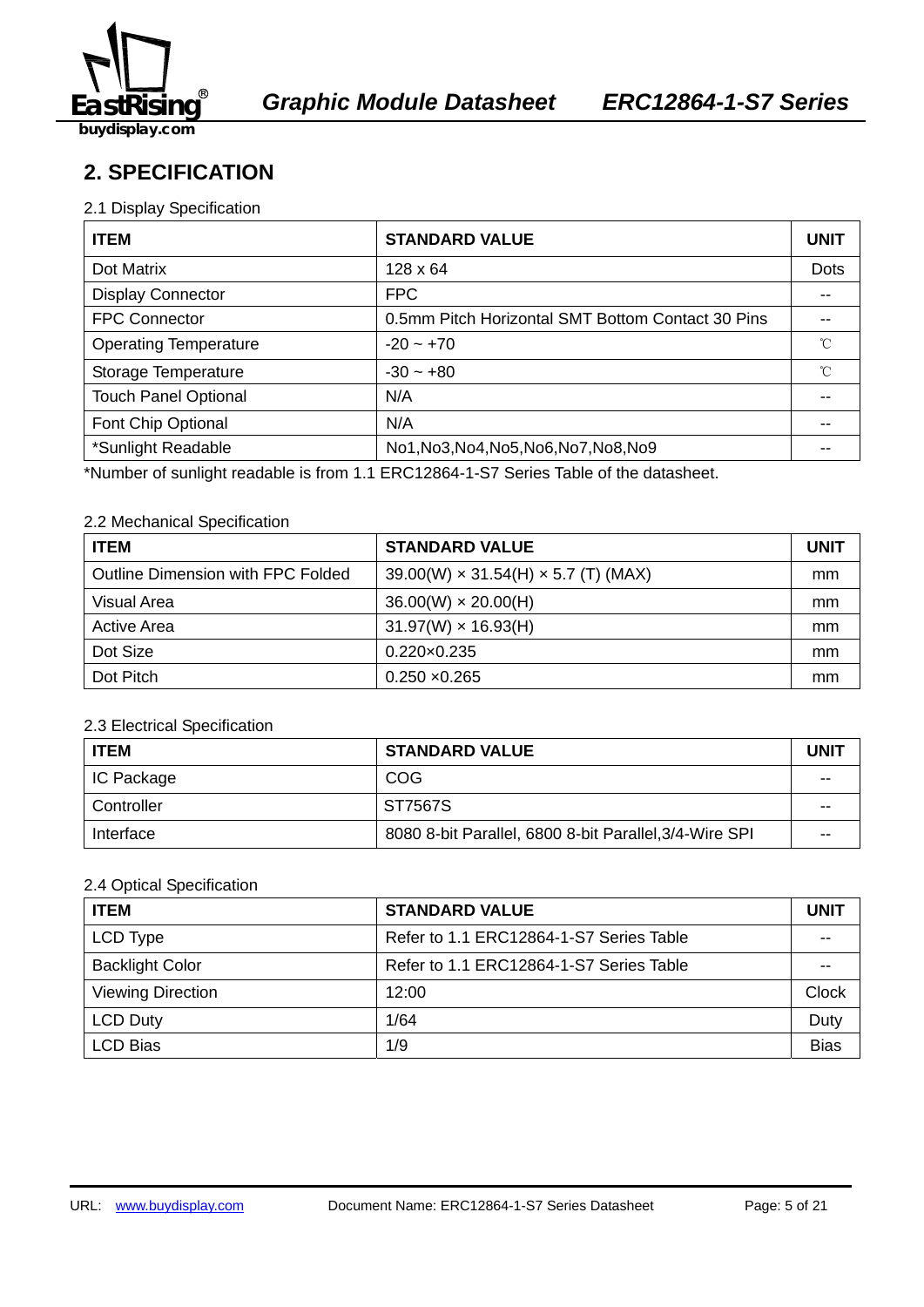

## **3. OUTLINE DRAWING**

3.1 Drawing for ERC12864-1-S7 Series

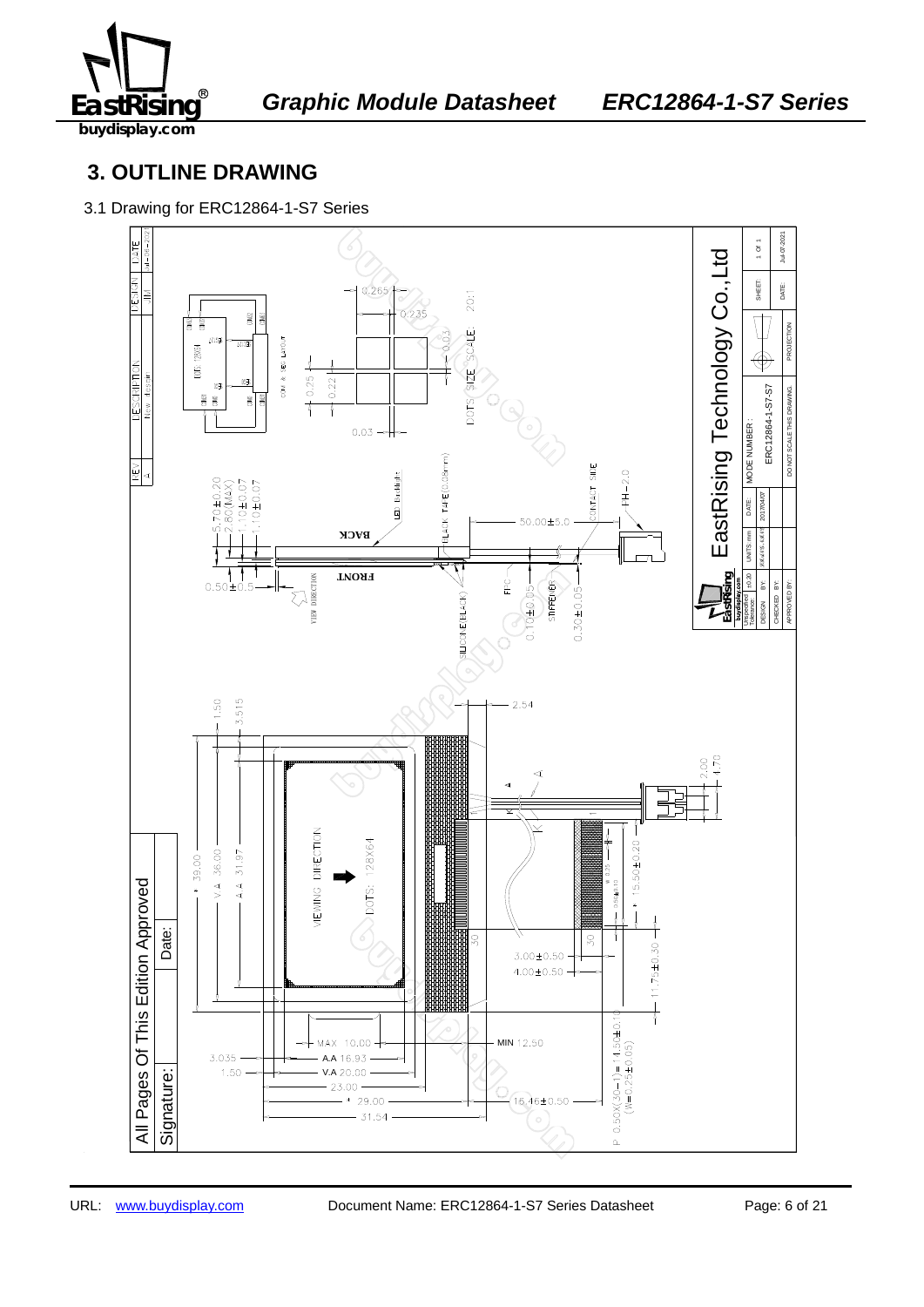

<sup>®</sup> Graphic Module Datasheet ERC12864-1-S7 Series

**buydisplay.com**

3.2 Drawing for ERC12864F7-1-S7 or ERC12864DN7-1-S7

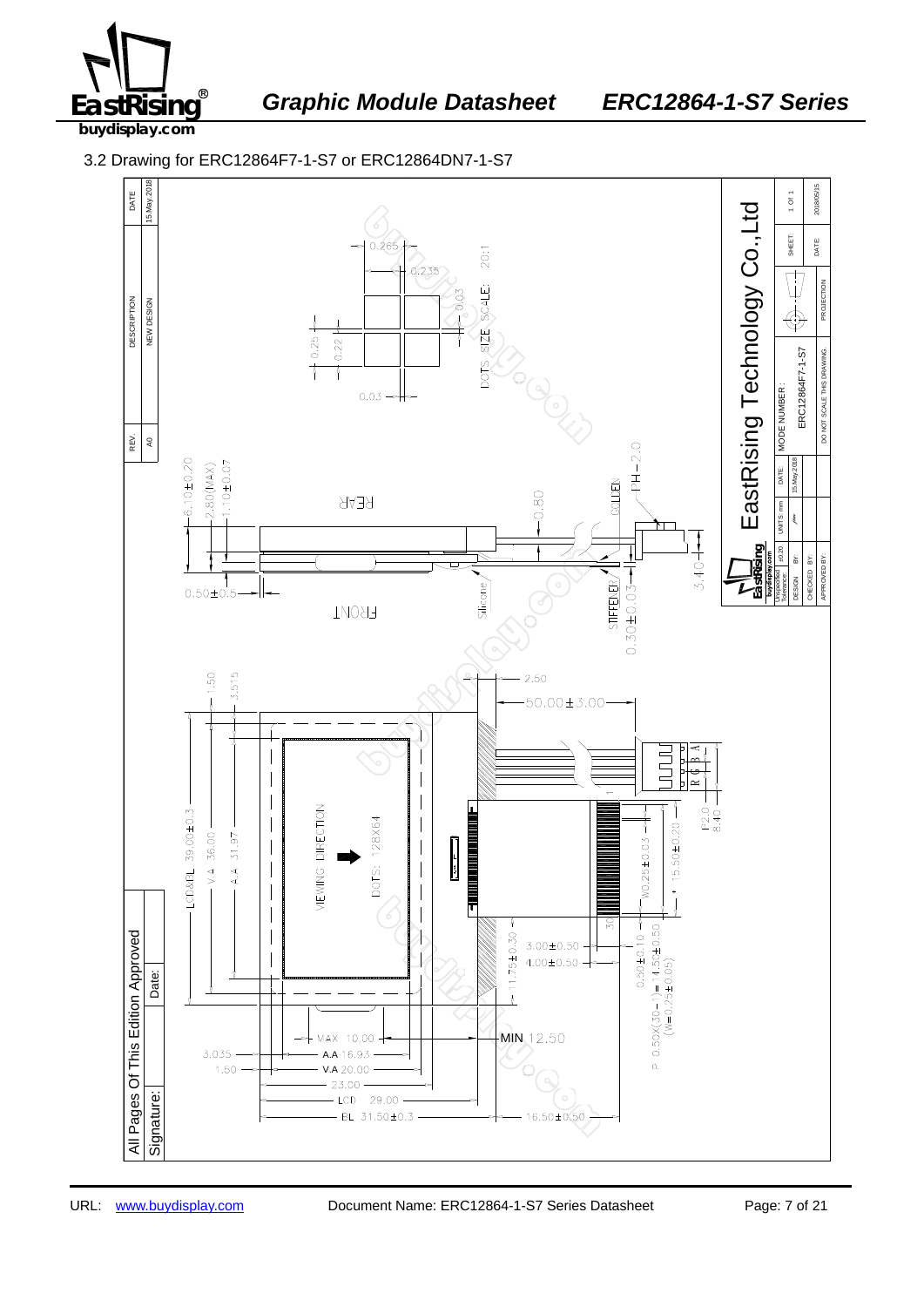

## **4. ELECTRICAL SPEC**

#### 4.1 Pin Configuration

| Pin No.        | <b>Pin Name</b> | <b>Descriptions</b>                                                                                                                                                                                                                                                                                                                                                                                                                                                                                                                                                                                        |
|----------------|-----------------|------------------------------------------------------------------------------------------------------------------------------------------------------------------------------------------------------------------------------------------------------------------------------------------------------------------------------------------------------------------------------------------------------------------------------------------------------------------------------------------------------------------------------------------------------------------------------------------------------------|
| 1              | <b>NC</b>       | NC pads, no connection for user                                                                                                                                                                                                                                                                                                                                                                                                                                                                                                                                                                            |
| $\overline{2}$ | <b>CSB</b>      | Chip select input pin. Interface access is enabled when CSB is "L".<br>When CSB is non-active (CSB= $H''$ ), D[7:0] pins are high impedance.                                                                                                                                                                                                                                                                                                                                                                                                                                                               |
| 3              | <b>RSTB</b>     | Hardware reset input pin. When RSTB is "L", internal initialization is<br>executed and the internal registers will be initialized.                                                                                                                                                                                                                                                                                                                                                                                                                                                                         |
| 4              | A <sub>0</sub>  | It determines whether the access is related to data or command.<br>A0= $H''$ : Indicates that signals on D[7:0] are display data.<br>A0= $"L"$ : Indicates that signals on D[7:0] are command.                                                                                                                                                                                                                                                                                                                                                                                                             |
| 5              | <b>RWR</b>      | 6800 series: Read/Write control input pin.<br>$R/W = "H"$ : read. $R/W = "L"$ : write.<br>8080 series: Write enable input pin.<br>Signals on D[7:0] will be latched at the rising edge of /WR signal.                                                                                                                                                                                                                                                                                                                                                                                                      |
| 6              | <b>ERD</b>      | 6800 series: Read/Write control input pin.<br>$R/W =$ " H ": When E is "H", D[7:0] are in output mode.<br>R/W=" L ": Signals on D[7:0] are latched at the falling edge of E signal.<br>8080 series: Read enable input pin.<br>When /RD is "L", D[7:0] are in output mode.                                                                                                                                                                                                                                                                                                                                  |
| $7 - 17$       | DB0~DB7         | When using 8-bit parallel interface: (6800 or 8080 mode)<br>8-bit bi-directional data bus. Connect to the data bus of 8-bit<br>microprocessor.<br>When CSB is non-active (CSB= $H''$ ), D[7:0] pins are high impedance.<br>When using serial interface: 4-line SPI, 3-line SPI interface<br>D[0]=SCL: Serial clock input.<br>D[1]=SDA_IN: Serial data input.<br>D[2:3]=SDA_OUT: Serial data output.<br>D[1:3] must be connected together as SDA.<br>$D[4:7] = (1,1,1,1)$ : ID Pin. D[4:7] should fix to "H" or "L" by VDDH or VSSL.<br>ID[0:3] can be read 4-bit ID only for serial interface from D[4:7]. |
| 15             | <b>VDD</b>      | Power supply input for pad option                                                                                                                                                                                                                                                                                                                                                                                                                                                                                                                                                                          |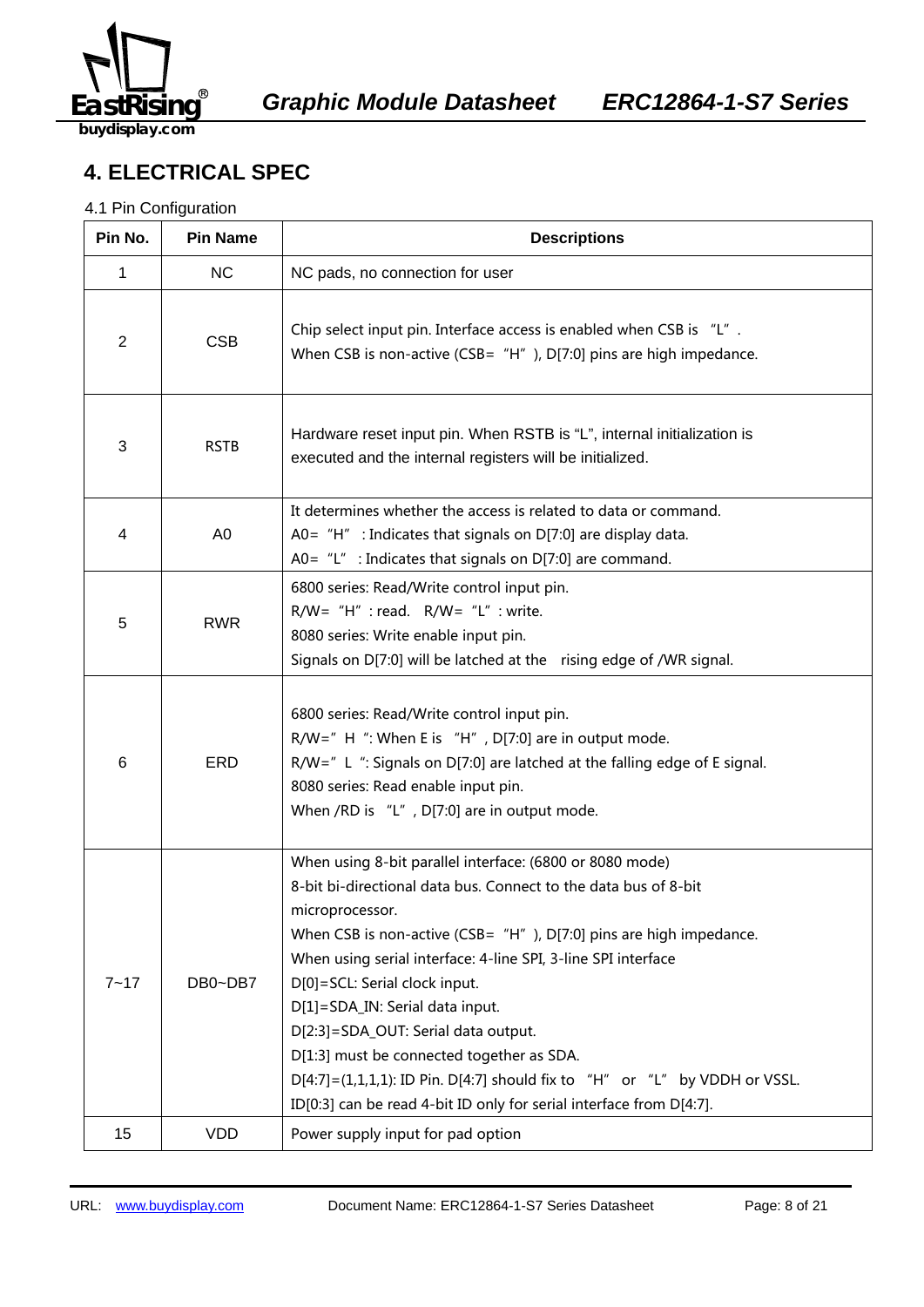

<sup>®</sup> Graphic Module Datasheet ERC12864-1-S7 Series

**buydisplay.com**

| 16        | <b>VSS</b> | Negative Power Supply, Ground(0V)                                                                                 |
|-----------|------------|-------------------------------------------------------------------------------------------------------------------|
| $17 - 18$ | NC.        | No connection , leave open                                                                                        |
| 19        | V0         | V0 is the LCD driving voltage for common circuits at negative frame.                                              |
| 20        | VX0        | XV0 is the LCD driving voltage for common circuits at positive frame.                                             |
| $21 - 26$ | NC.        | No connection , leave open                                                                                        |
| 27        | VG         | VG is the LCD driving voltage for segment circuits.                                                               |
| 28        | C86        | PSB selects the interface type: Serial or Parallel.<br>PS=" H" : Parallel data input<br>PS=" L" Serial data input |
| 29        | <b>PSB</b> | PSB selects the interface type: Serial or Parallel.<br>PS="H":Parallel data input<br>PS="L" Serial data input     |
| 30        | NC.        | No connection , leave open                                                                                        |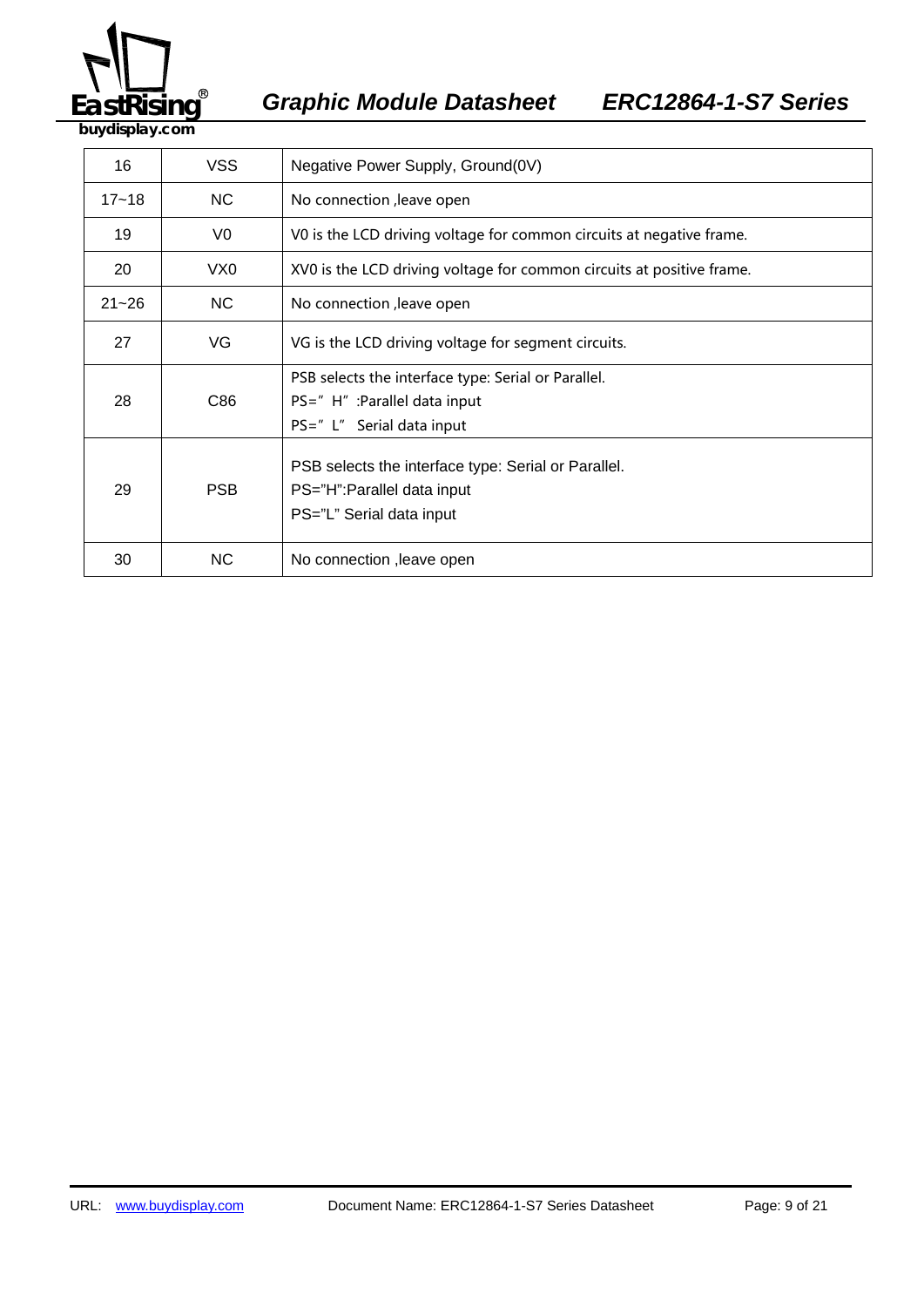

#### 4.2 Absolute Maximum Ratings

| <b>ITEM</b>                  | <b>SYMBOL</b>                               | MIN.                     | TYP. | MAX.      | <b>UNIT</b> |
|------------------------------|---------------------------------------------|--------------------------|------|-----------|-------------|
| Power Supply for Logic       | VDD-VSS                                     | $-0.3$                   |      | $+4.0$    |             |
| Power Supply for LCD         | V <sub>0</sub> -X <sub>V</sub> <sub>0</sub> | $-0.3$                   |      | $+14$     |             |
| Input Voltage                | VIN                                         | $-0.3$                   |      | $VDD+0.3$ |             |
| Supply Current for Backlight | LED                                         | $\overline{\phantom{0}}$ |      | 75        | mA          |

4.3 Electrical Characteristics

| Item                                   | Symbol      | <b>Condition</b>         | Min.                     | Typ.  | Max.       | Unit   |
|----------------------------------------|-------------|--------------------------|--------------------------|-------|------------|--------|
| Power Supply for LCM                   | VDD-VSS     | $-$                      | 3.0                      | 3.3   | 3.6        | V      |
|                                        | VIL         | L Level                  | <b>VSS</b>               | $- -$ | 0.3VDD     | $\vee$ |
| Input Voltage                          | <b>VIH</b>  | H Level                  | 0.7VDD                   | $ -$  | <b>VDD</b> | v      |
|                                        | <b>VOL</b>  | L Level                  | <b>VSS</b>               | $ -$  | 0.2VDD     | $\vee$ |
| output Voltage                         | <b>VOH</b>  | H Level                  | 0.8VDD                   | $ -$  | <b>VDD</b> | V      |
| <b>LCD Driving Voltage</b>             | VOP-VSS     | $ -$                     | 8.8                      | 9     | 9.2        | $\vee$ |
| Supply Current for LCM                 | <b>IDD</b>  | $VDD = 3V$               | $- -$                    | $- -$ | 450        | uA     |
| Supply Current for<br><b>Backlight</b> | <b>ILED</b> | $\overline{\phantom{0}}$ | $\overline{\phantom{a}}$ | 45    | 60         | mA     |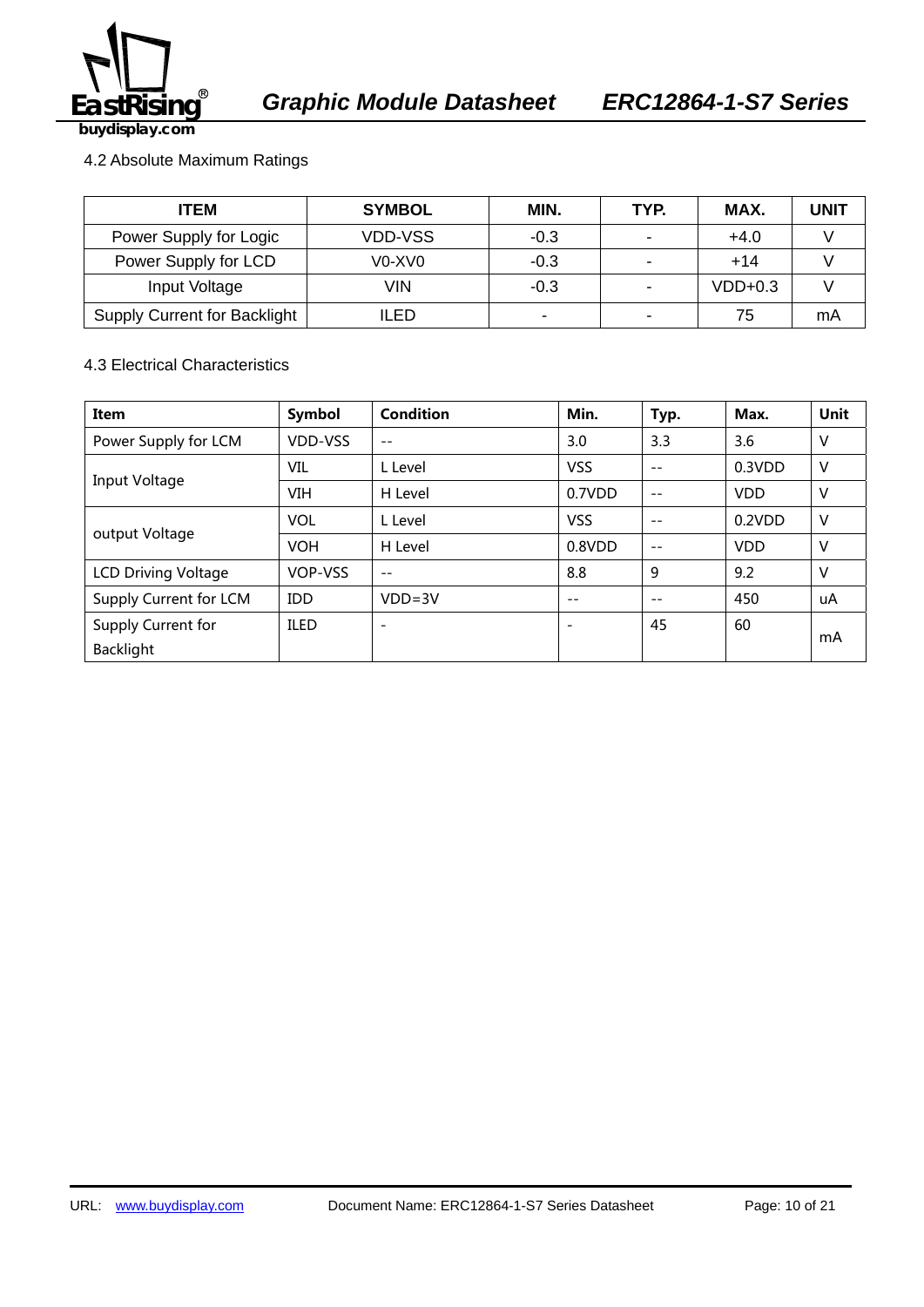

## **5. INSPECTION CRITERIA**

5.1 Acceptable Quality Level

Each lot should satisfy the quality level defined as follows

| <b>PARTITION</b> | <b>AQL</b> | <b>DEFINITION</b>                                                 |
|------------------|------------|-------------------------------------------------------------------|
| A. Major         | $0.4\%$    | Functional defective as product                                   |
| B. Minor         | .5%        | Satisfy all functions as product but not satisfy cosmetic stanard |

5.2 Definition of Lot

One lot means the delivery quantity to customer at one time.

- 5.3 Condition of Cosmetic Inspection
- ◆ INSPECTION AND TEST

-FUNCTION TEST

-APPEARANCE INSPECTION

-PACKING SPECIFICTION

- ◆ INSPECTION CONDITION
	- Put under the lamp (20W) at a distance 100mm from
	- Tilt upright 45 degree by the front (back) to inspect LCD appearance.
- ◆ AQL INSPECTION LEVEL
	- SAMPLING METHOD: MIL-STD-105D
	- SAMPLING PLAN: SINGLE
	- MAJOR DEFECT: 0.4% (MAJOR)
	- MINOR DEFECT: 1.5% (MINOR)
	- GENERAL LEVEL: II/NORMAL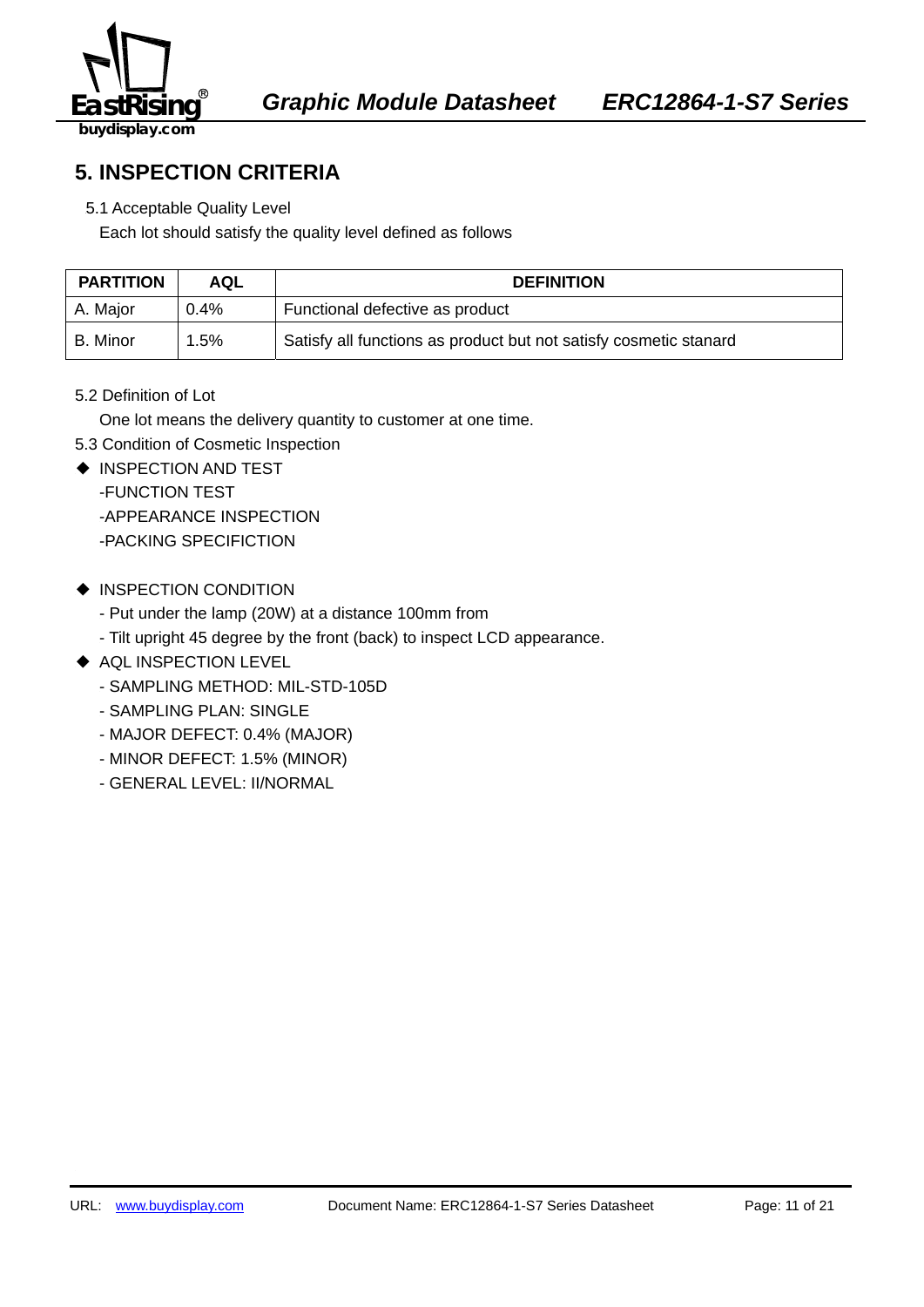

EA *Graphic Module Datasheet ERC12864-1-S7 Series* 

**buydisplay.com**

#### 5.4 Module Cosmetic Criteria

| NO.            | Item                     | <b>Judgment Criterion</b>                                                                                                                                                                                             | <b>Partition</b> |
|----------------|--------------------------|-----------------------------------------------------------------------------------------------------------------------------------------------------------------------------------------------------------------------|------------------|
| 1              | Difference in Spec.      | None allowed                                                                                                                                                                                                          |                  |
| $\mathbf{2}$   | Pattern Peeling          | No substrate pattern peeling and floating                                                                                                                                                                             |                  |
| 3              | Soldering defects        | No soldering missing                                                                                                                                                                                                  |                  |
|                |                          | No soldering bridge                                                                                                                                                                                                   |                  |
|                |                          | No cold soldering                                                                                                                                                                                                     | Minor            |
| 4              | Resist flaw on substrate | Invisible copper foil( $\mathfrak{C}$ 0.5mm or more) on substrate pattern                                                                                                                                             | Minor            |
| 5              | Accretion of metallic    | No soldering dust                                                                                                                                                                                                     | Minor            |
|                | Foreign matter           | No accretion of metallic foreign matters (Not exceed $\mathcal{C}$ 0.2mm)                                                                                                                                             |                  |
| 6              | Stain                    | No stain to spoil cosmetic badly                                                                                                                                                                                      | Minor            |
| $\overline{7}$ | Plate discoloring        | No plate fading, rusting and discoloring                                                                                                                                                                              | Minor            |
| 8              | Solder amount            | a. Soldering side of PCB                                                                                                                                                                                              | Minor            |
|                | 1. Lead parts            | Solder to form a'Filet'<br>all around the lead.<br>Solder should not hide the<br>lead form perfectly.(too much)<br>b.Components side<br>(In case of 'Through Hole PCB')<br>Solder to reach the Components side of PCB |                  |
|                | 2. Flat packages         | Either 'toe'(A) or 'heal' (B) of<br>the lead to be covered by 'Filet'<br>B<br>Lead form to be assume over<br>Solder.                                                                                                  | Minor            |
|                | 3.Chips                  | $(3/2)$ H ≥ h ≥ $(1/2)$ H<br>H<br>h                                                                                                                                                                                   | Minor            |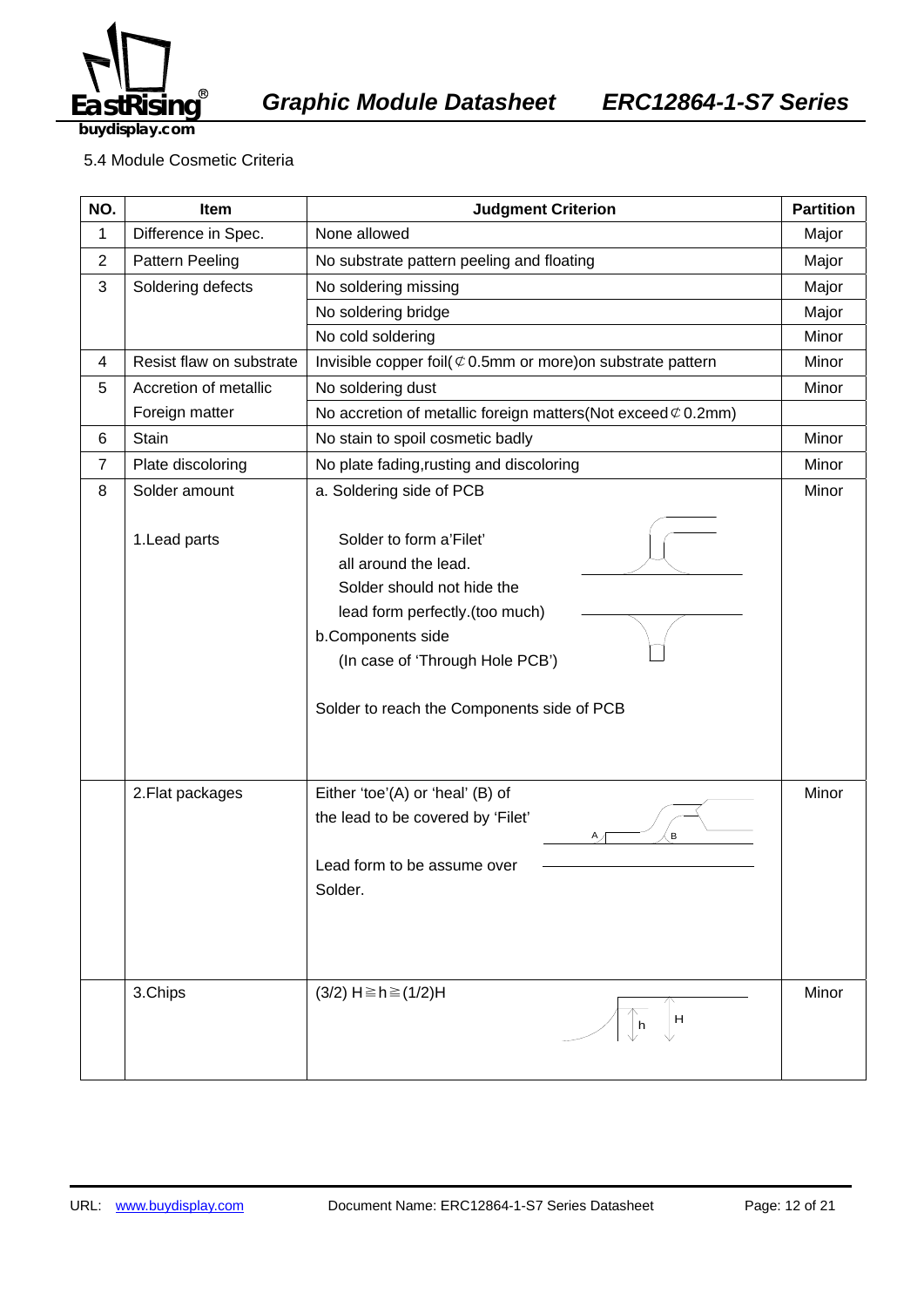

| 9  | <b>Backlight defects</b> | 1. Light fails or flickers. (Major)                                |                          |
|----|--------------------------|--------------------------------------------------------------------|--------------------------|
|    |                          | 2. Color and luminance do not correspond to specifications.        | See                      |
|    |                          | (Major)                                                            | list                     |
|    |                          | 3. Exceeds standards for display's blemishes, foreign matter,      | $\overline{\phantom{m}}$ |
|    |                          | dark lines or scratches. (Minor)                                   |                          |
| 10 | PCB defects              | Oxidation or contamination on connectors.*                         |                          |
|    |                          | 2. Wrong parts, missing parts, or parts not in specification.*     |                          |
|    |                          | 3. Jumpers set incorrectly. (Minor)                                | See                      |
|    |                          | 4. Solder (if any) on bezel, LED pad, zebra pad, or screw hole     | list                     |
|    |                          | pad is not smooth. (Minor)                                         | $\overline{\phantom{0}}$ |
|    |                          | *Minor if display functions correctly. Major if the display fails. |                          |
| 11 | Soldering defects        | 1. Unmelted solder paste.                                          | Minor                    |
|    |                          | 2. Cold solder joints, missing solder connections, or oxidation.*  |                          |
|    |                          | 3. Solder bridges causing short circuits.*                         |                          |
|    |                          | 4. Residue or solder balls.                                        |                          |
|    |                          | 5. Solder flux is black or brown.                                  |                          |
|    |                          | *Minor if display functions correctly. Major if the display fails. |                          |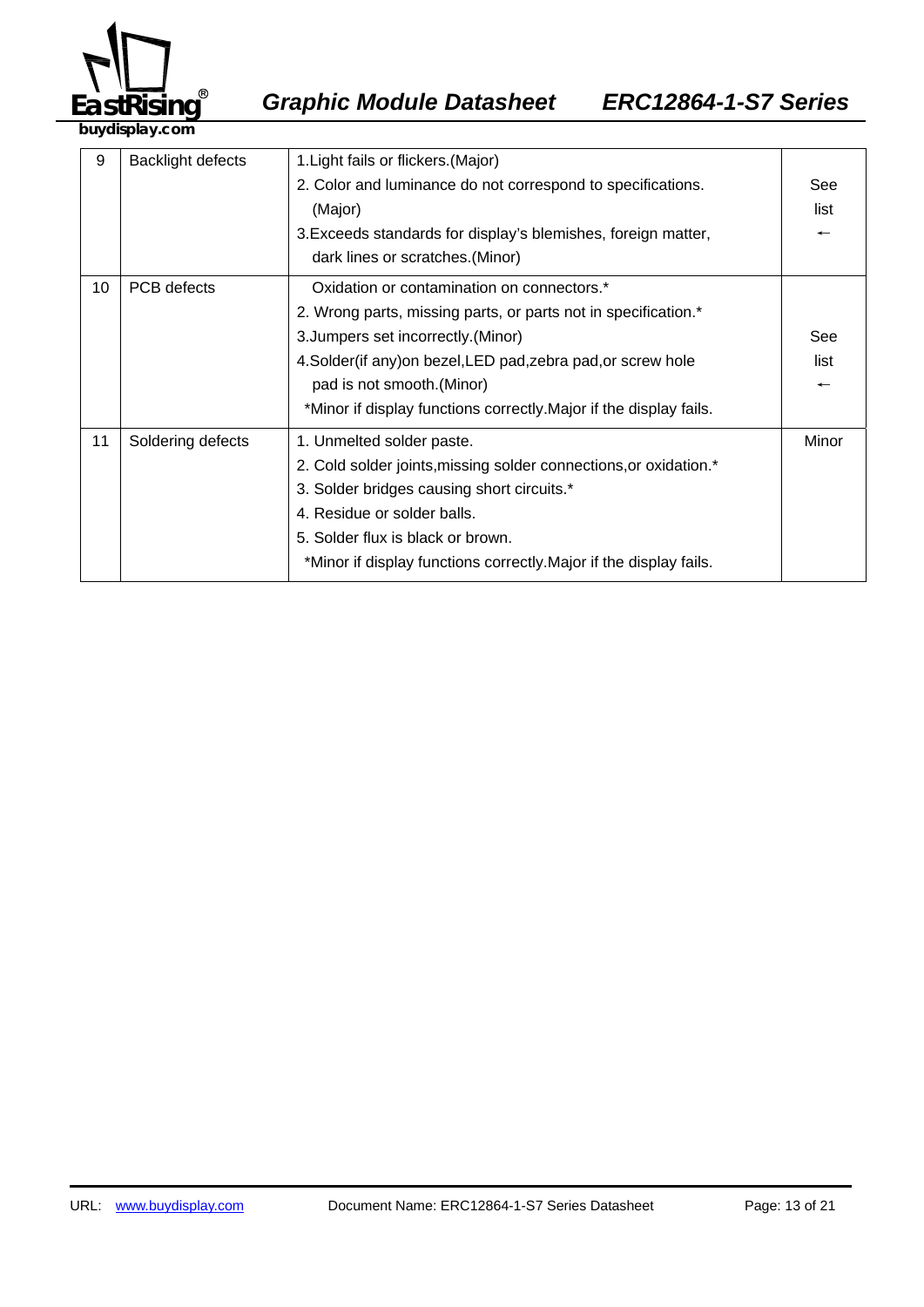

EA *Graphic Module Datasheet ERC12864-1-S7 Series* 

#### 5.5 Screen Cosmetic Criteria (Non-Operating)

| No.            | <b>Defect</b>        | <b>Judgment Criterion</b>                                                    |                               | <b>Partition</b> |
|----------------|----------------------|------------------------------------------------------------------------------|-------------------------------|------------------|
| 1              | <b>Spots</b>         | In accordance with Screen Cosmetic Criteria (Operating) No.1.                |                               | Minor            |
| $\overline{2}$ | Lines                | In accordance with Screen Cosmetic Criteria (Operation) No.2.                |                               | Minor            |
| 3              | <b>Bubbles</b><br>in |                                                                              |                               | Minor            |
|                | Polarizer            | Size: d mm                                                                   | Acceptable Qty in active area |                  |
|                |                      | $d \leq 0.3$                                                                 | <b>Disregard</b>              |                  |
|                |                      | $0.3 < d \le 1.0$                                                            | 3                             |                  |
|                |                      | $1.0 < d \le 1.5$                                                            |                               |                  |
|                |                      | 1.5< d                                                                       | O                             |                  |
|                |                      |                                                                              |                               |                  |
|                |                      |                                                                              |                               |                  |
| $\overline{4}$ | Scratch              | In accordance with spots and lines operating cosmetic criteria, When the     |                               | Minor            |
|                |                      | light reflects on the panel surface, the scratches are not to be remarkable. |                               |                  |
| 5              | Allowable density    | Above defects should be separated more than 30mm each other.                 |                               | Minor            |
| 6              | Coloration           | Not to be noticeable coloration in the viewing area of the LCD panels.       |                               | Minor            |
|                |                      | Back-lit type should be judged with back-lit on state only.                  |                               |                  |
| 7              | Contamination        | Not to be noticeable.                                                        |                               | Minor            |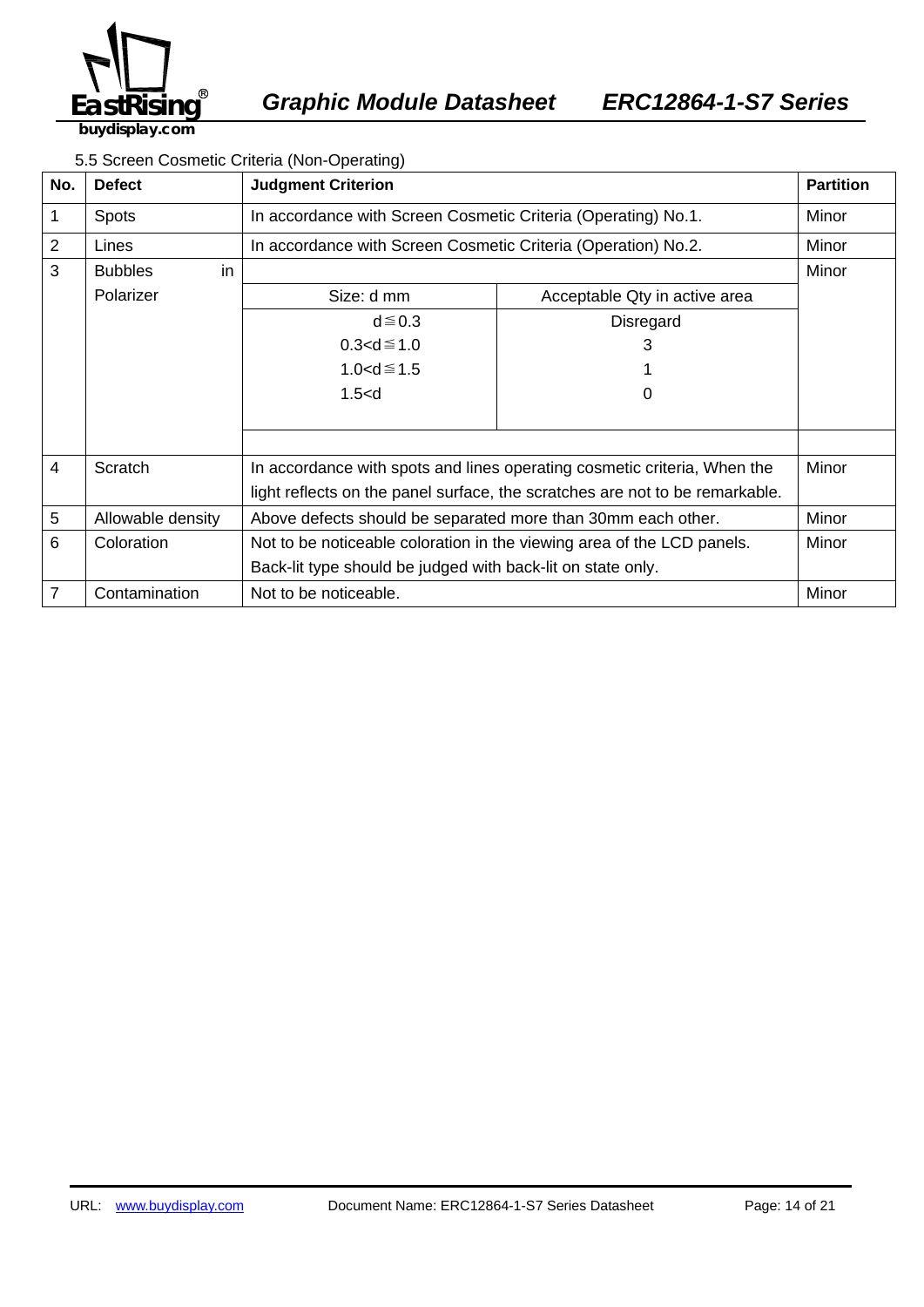

5.6 Screen Cosmetic Criteria (Operating)

| No.                                                 | <b>Defect</b>                                     |                                                                                                                                                                                                                    | <b>Judgment Criterion</b>                                                   | <b>Partition</b> |
|-----------------------------------------------------|---------------------------------------------------|--------------------------------------------------------------------------------------------------------------------------------------------------------------------------------------------------------------------|-----------------------------------------------------------------------------|------------------|
| 1                                                   | Spots                                             | A) Clear                                                                                                                                                                                                           |                                                                             | Minor            |
|                                                     |                                                   | Size:d mm                                                                                                                                                                                                          | Acceptable Qty in active area                                               |                  |
|                                                     |                                                   | $d \leq 0.1$                                                                                                                                                                                                       | Disregard                                                                   |                  |
|                                                     |                                                   | $0.1 < d \le 0.2$                                                                                                                                                                                                  | 6                                                                           |                  |
|                                                     |                                                   | $0.2 < d \le 0.3$                                                                                                                                                                                                  | $\overline{2}$                                                              |                  |
|                                                     |                                                   | 0.3 < d                                                                                                                                                                                                            | $\pmb{0}$                                                                   |                  |
|                                                     |                                                   |                                                                                                                                                                                                                    | Note: Including pin holes and defective dots which must be within one pixel |                  |
|                                                     |                                                   | Size.                                                                                                                                                                                                              |                                                                             |                  |
|                                                     |                                                   | Unclear<br>B)                                                                                                                                                                                                      |                                                                             |                  |
|                                                     |                                                   | Size:d mm                                                                                                                                                                                                          | Acceptable Qty in active area                                               |                  |
|                                                     |                                                   | $d \leq 0.2$                                                                                                                                                                                                       | Disregard                                                                   |                  |
|                                                     |                                                   | $0.2 < d \le 0.5$                                                                                                                                                                                                  | 6                                                                           |                  |
|                                                     |                                                   | $0.5 < d \le 0.7$                                                                                                                                                                                                  | $\overline{2}$                                                              |                  |
|                                                     |                                                   | 0.7 < d                                                                                                                                                                                                            | $\pmb{0}$                                                                   |                  |
| $\overline{2}$                                      | Lines                                             | A)<br>Clear                                                                                                                                                                                                        |                                                                             | Minor            |
|                                                     |                                                   | (0)<br>$L$ 5.0<br>$\infty$<br>2.0<br>(6)<br>0.02<br>0.05<br>Note: () - Acceptable Qty in active area<br>L - Length (mm)<br>W -Width(mm)<br>∞-Disregard<br>B) Unclear<br>$L$ 10.0<br>$\infty$<br>(6)<br>2.0<br>0.05 | See No.1<br>- W<br>0.1<br>(0)<br>See No.1<br>- W<br>0.3<br>0.5              |                  |
| 'Clear' = The shade and size are not changed by Vo. |                                                   |                                                                                                                                                                                                                    |                                                                             |                  |
|                                                     | 'Unclear' = The shade and size are changed by Vo. |                                                                                                                                                                                                                    |                                                                             |                  |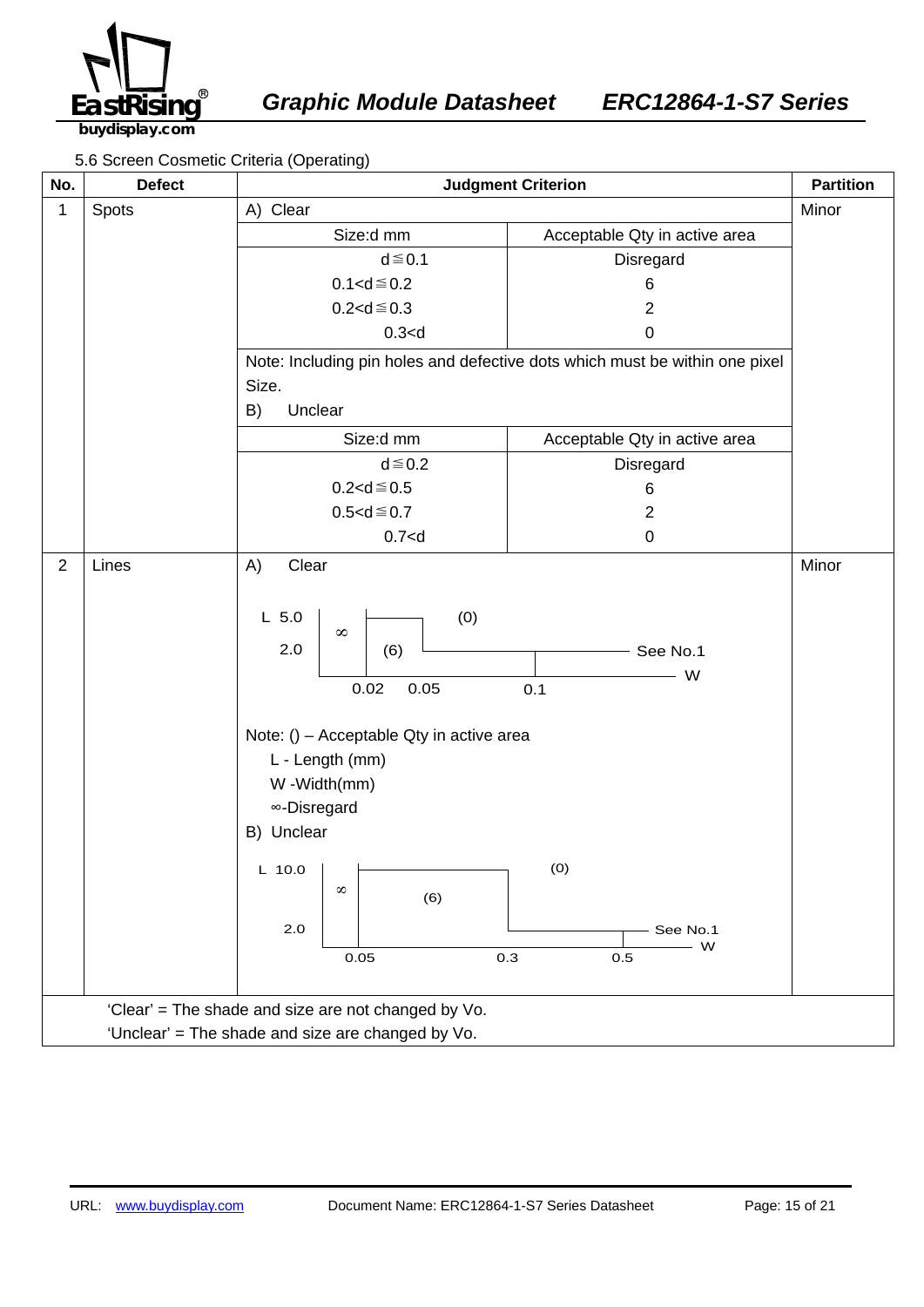

| No.            | <b>Defect</b>                          | <b>Partition</b><br><b>Judgment Criterion</b>                         |       |  |
|----------------|----------------------------------------|-----------------------------------------------------------------------|-------|--|
| 3              | Rubbing line                           | Not to be noticeable.                                                 |       |  |
| 4              | Allowable density                      | Above defects should be separated more than 10mm each other.          | Minor |  |
| 5              | Rainbow                                | Not to be noticeable.                                                 | Minor |  |
| 6              | Dot size                               | To be 95%~105% of the dot size (Typ.) in drawing.                     | Minor |  |
|                |                                        | Partial defects of each dot (ex.pin-hole) should be treated as'spot'. |       |  |
|                |                                        | (see Screen Cosmetic Criteria (Operating) No.1)                       |       |  |
| $\overline{7}$ | <b>Brightness</b>                      | Minor<br>Brightness Uniformity must be BMAX/BMIN ≤ 2                  |       |  |
|                | (only back-lit                         | - BMAX : Max value by measure in 5 points                             |       |  |
|                | Module)                                | - BMIN : Min. value by measure in 5 points                            |       |  |
|                |                                        | Divide active area into 4 vertically and horizontally.                |       |  |
|                |                                        | Measure 5 points shown in the following figure.                       |       |  |
|                |                                        |                                                                       |       |  |
|                |                                        |                                                                       |       |  |
|                |                                        |                                                                       |       |  |
|                |                                        |                                                                       |       |  |
|                |                                        |                                                                       |       |  |
|                |                                        |                                                                       |       |  |
| 8              | Contrast                               | Contrast Uniformity must be BmAX/BMIN ≤ 2                             | Minor |  |
|                | Uniformity                             | Measure 5 points shown in the following figure.                       |       |  |
|                |                                        | Dashed lines divide active area into 4 vertically and horizontally.   |       |  |
|                |                                        | Measuring points are located at the inter-sections of dashed line.    |       |  |
|                |                                        |                                                                       |       |  |
|                |                                        |                                                                       |       |  |
|                |                                        |                                                                       |       |  |
|                |                                        |                                                                       |       |  |
|                |                                        |                                                                       |       |  |
|                |                                        |                                                                       |       |  |
|                |                                        | Note: BMAX - Max.value by measure in 5 points.                        |       |  |
|                |                                        | BMIN - Min.value by measure in 5 points.                              |       |  |
|                |                                        | O – Measuring points in $\mathfrak{C}$ 10mm.                          |       |  |
|                |                                        |                                                                       |       |  |
| Note:          |                                        |                                                                       |       |  |
| (1)            | Size: d=(long length + short length)/2 |                                                                       |       |  |

(2) The limit samples for each item have priority.

(3) Complexed defects are defined item by item, but if the number of defects is defined in above table, the total number should not exceed 10.

(4) In case of 'concentration', even the spots or the lines of 'disregarded' size should not be allowed. Following three situations

Should be treated as 'concentration'.

-7 or over defects in circle of  $\mathfrak C$  5mm.

-10 or over defects in circle of  $\phi$  10mm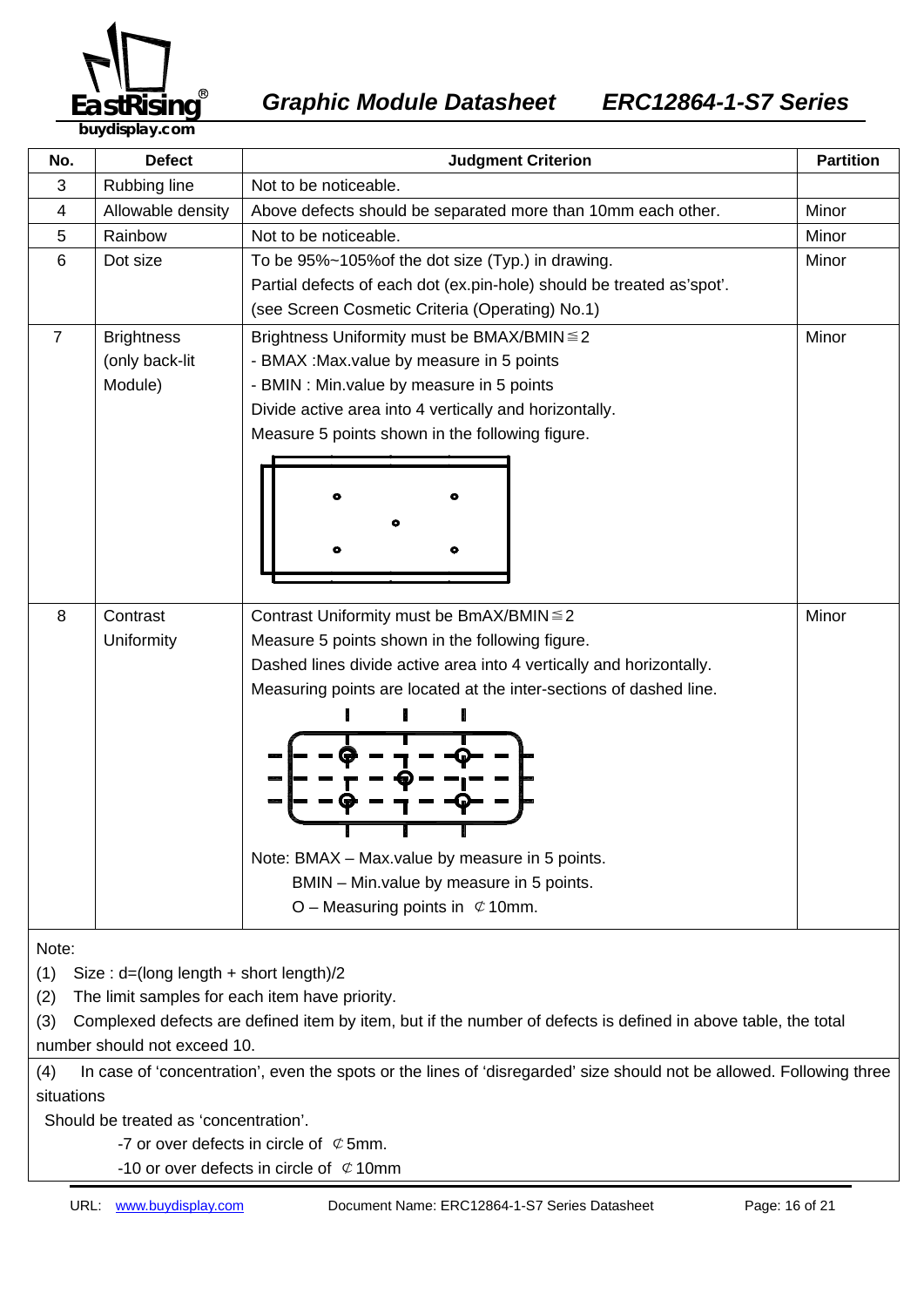

-20 or over defects in circle of  $\mathcal{C}$  20mm

## **6. PRECAUTIONS FOR USING**

#### 6.1 Handling Precautions

- ◆ This device is susceptible to Electro-Static Discharge (ESD) damage. Observe Anti-Static precautions.
- ◆ EastRising display panel is made of glass. Do not subject it to a mechanical shock by dropping it or impact.
- ◆ If EastRising display panel is damaged and the liquid crystal substance leaks out, be sure not to get any in your mouth. If the substance contacts your skin or clothes, wash it off using soap and water.
- ◆ Do not apply excessive force to the EastRising display surface or the adjoining areas since this may cause the color tone to vary.
- ◆ The polarizer covering the EastRising display surface of the LCD module is soft and easily scratched. Handle this polarizer carefully.
- ◆ If EastRising display surface becomes contaminated, breathe on the surface and gently wipe it with a soft dry cloth. If it is heavily contaminated, moisten cloth with one of the following Isopropyl or alcohol.
- ◆ Solvents other than those above-mentioned may damage the polarizer. Especially, do not use the Water.
- ◆ Exercise care to minimize corrosion of the electrode. Corrosion of the electrodes is accelerated by water droplets, moisture condensation or a current flow in a high-humidity environment.
- ◆ Install the EastRising LCD Module by using the mounting holes. When mounting the LCD module make sure it is free of twisting, warping and distortion. In particular, do not forcibly pull or bend the cable or the backlight cable.
- ◆ Do not attempt to disassemble or process EastRising LCD module.
- ◆ NC terminal should be open. Do not connect anything.
- $\blacklozenge$  If the logic circuit power is off, do not apply the input signals.
- ◆ To prevent destruction of the elements by static electricity, be careful to maintain an optimum work environment.
	- -Be sure to ground the body when handling EastRising LCD modules.
	- -Tools required for assembling, such as soldering irons, must be properly grounded.
	- -To reduce the amount of static electricity generated, do not conduct assembling and other work under dry conditions.
	- -The LCD module is coated with a film to protect the display surface. Exercise care when peeling off this protective film since static electricity may be generated.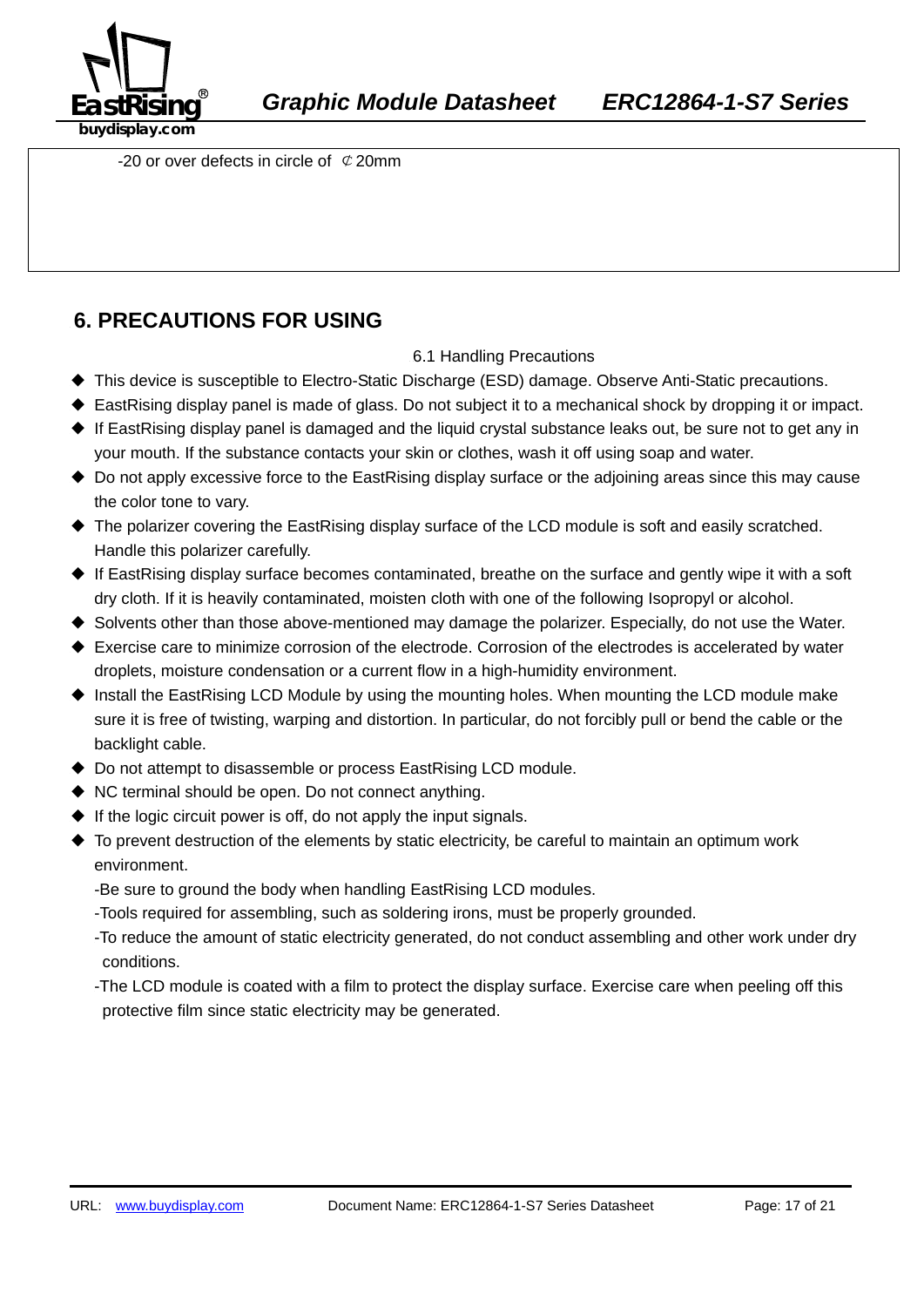

### 6.2 Power Supply Precautions

◆ Identify and, at all times, observe absolute maximum ratings for both logic and LC drivers. Note that there is some variance between models.

- ◆ Prevent the application of reverse polarity to VDD and VSS, however briefly.
- ◆ Use a clean power source free from transients. Power-up conditions are occasionally jolting and may exceed the maximum ratings of EastRising modules.
- ◆ The VDD power of EastRising module should also supply the power to all devices that may access the display. Don't allow the data bus to be driven when the logic supply to the module is turned off.

#### 6.3 Operating Precautions

- ◆ DO NOT plug or unplug EastRising module when the system is powered up.
- ◆ Minimize the cable length between EastRising module and host MPU.
- ◆ For models with backlights, do not disable the backlight by interrupting the HV line. Unload inverters produce voltage extremes that may arc within a cable or at the display.
- ◆ Operate EastRising module within the limits of the modules temperature specifications.

#### 349B6526.4 Mechanical/Environmental Precautions

- ◆ Improper soldering is the major cause of module difficulty. Use of flux cleaner is not recommended as they may seep under the electrometric connection and cause display failure.
- ◆ Mount EastRising module so that it is free from torque and mechanical stress.
- ◆ Surface of the LCD panel should not be touched or scratched. The display front surface is an easily scratched, plastic polarizer. Avoid contact and clean only when necessary with soft, absorbent cotton dampened with petroleum benzene.
- ◆ Always employ anti-static procedure while handling EastRising module.
- ◆ Prevent moisture build-up upon the module and observe the environmental constraints for storage tem
- ◆ Do not store in direct sunlight
- ◆ If leakage of the liquid crystal material should occur, avoid contact with this material, particularly ingestion. If the body or clothing becomes contaminated by the liquid crystal material, wash thoroughly with water and soap
- 6.5 Storage Precautions

When storing the LCD modules, avoid exposure to direct sunlight or to the light of fluorescent lamps. Keep EastRising modules in bags (avoid high temperature / high humidity and low temperatures below 0C Whenever possible, EastRising LCD modules should be stored in the same conditions in which they were shipped from our company.

#### 6.6 Others

Liquid crystals solidify under low temperature (below the storage temperature range) leading to defective orientation or the generation of air bubbles (black or white). Air bubbles may also be generated if the module is subject to a low temperature.

If EastRising LCD modules have been operating for a long time showing the same display patterns, the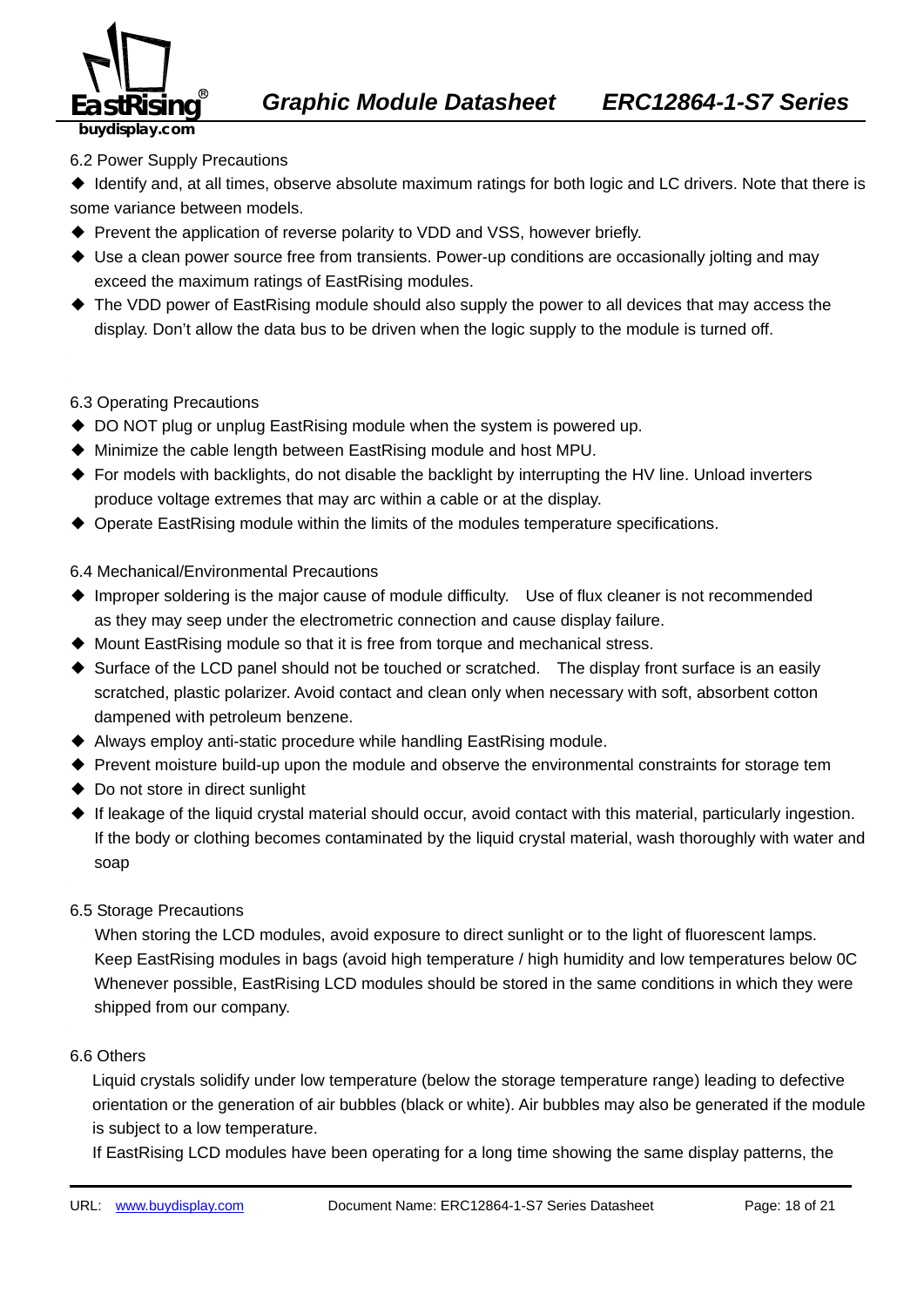

display patterns may remain on the screen as ghost images and a slight contrast irregularity may also appear. A normal operating status can be regained by suspending use for some time. It should be noted that this phenomenon does not adversely affect performance reliability.

To minimize the performance degradation of the LCD modules resulting from destruction caused by static electricity etc., exercise care to avoid holding the following sections when handling the modules.

-Exposed area of the printed circuit board.

-Terminal electrode sections.

## **7. USING LCD MODULES**

7.1 Liquid Crystal Display Modules

EastRising LCD is composed of glass and polarizer. Pay attention to the following items when handling.

- ◆ Please keep the temperature within specified range for use and storage. Polarization degradation, bubble generation or polarizer peel-off may occur with high temperature and high humidity.
- ◆ Do not touch, push or rub the exposed polarizers with anything harder than an HB pencil lead (glass, tweezers, etc.).
- ◆ N-hexane is recommended for cleaning the adhesives used to attach front/rear polarizers and reflectors made of organic substances which will be damaged by chemicals such as acetone, toluene, ethanol and isopropylalcohol.
- ◆ When EastRising display surface becomes dusty, wipe gently with absorbent cotton or other soft material like chamois soaked in petroleum benzin. Do not scrub hard to avoid damaging the display surface.
- ◆ Wipe off saliva or water drops immediately, contact with water over a long period of time may cause deformation or color fading.
- ◆ Avoid contacting oil and fats.
- ◆ Condensation on the surface and contact with terminals due to cold will damage, stain or dirty the polarizers. After products are tested at low temperature they must be warmed up in a container before coming is contacting with room temperature air.
- ◆ Do not put or attach anything on EastRising display area to avoid leaving marks on.
- ◆ Do not touch the display with bare hands. This will stain the display area and degradate insulation between terminals (some cosmetics are determinated to the polarizers).
- ◆ As glass is fragile. It tends to become or chipped during handling especially on the edges. Please avoid dropping or jarring.
- 7.2 Installing LCD Modules
- ◆ Cover the surface with a transparent protective plate to protect the polarizer and LC cell.
- ◆When assembling the LCM into other equipment, the spacer to the bit between the LCM and the fitting plate should have enough height to avoid causing stress to the module surface, refer to the individual specifications for measurements. The measurement tolerance should be  $\pm$  0.1mm.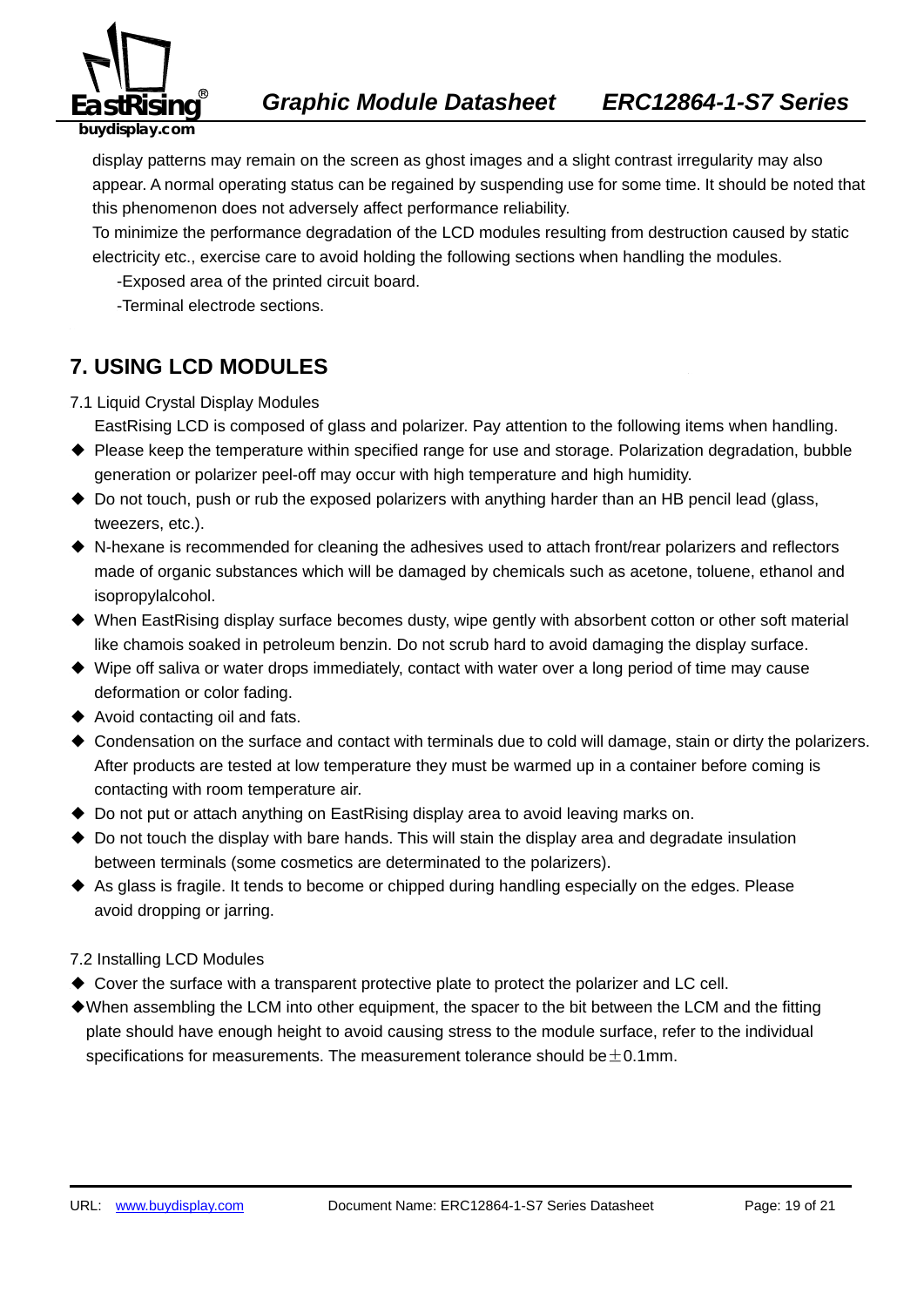

7.3 Precaution for Handling LCD Modules

Since EastRising LCM has been assembled and adjusted with a high degree of precision; avoid applying excessive shocks to the module or making any alterations or modifications to it.

- ◆ Do not alter, modify or change the shape of the tab on the metal frame.
- ◆ Do not make extra holes on the printed circuit board, modify its shape or change the positions of components to be attached.
- $\triangle$  Do not damage or modify the pattern writing on the printed circuit board.
- ◆ Absolutely do not modify the zebra rubber strip (conductive rubber) or heat seal connector.
- ◆ Except for soldering the interface, do not make any alterations or modifications with a soldering iron.
- ◆ Do not drop, bend or twist EastRising LCM.

#### 7.4 Electro-Static Discharge Control

Since this module uses a CMOS LSI, the same careful attention should be paid to electrostatic discharge as for an ordinary CMOS IC.

- ◆ Make certain that you are grounded when handing LCM.
- ◆ Before remove LCM from its packing case or incorporating it into a set, be sure the module and your body have the same electric potential.
- ◆ When soldering the terminal of LCM, make certain the AC power source for the soldering iron does not leak.
- ◆ When using an electric screwdriver to attach LCM, the screwdriver should be of ground potentiality to minimize as much as possible any transmission of electromagnetic waves produced sparks coming from the commutator of the motor.
- ◆ As far as possible make the electric potential of your work clothes and that of the work bench the ground potential.
- ◆ To reduce the generation of static electricity be careful that the air in the work is not too dried. A relative humidity of 50%-60% is recommended.

#### 7.5 Precaution for Soldering to EastRising LCM

- ◆ Observe the following when soldering lead wire, connector cable and etc. to the LCM. -Soldering iron temperature : 280℃ $\pm$ 10℃
	- -Soldering time: 3-4 sec.

-Solder: eutectic solder.

If soldering flux is used, be sure to remove any remaining flux after finishing to soldering operation. (This does not apply in the case of a non-halogen type of flux.) It is recommended that you protect the LCD surface with a cover during soldering to prevent any damage due to flux spatters.

- ◆ When soldering the electroluminescent panel and PC board, the panel and board should not be detached more than three times. This maximum number is determined by the temperature and time conditions mentioned above, though there may be some variance depending on the temperature of the soldering iron.
- ◆ When remove the electroluminescent panel from the PC board, be sure the solder has completely melted, the soldered pad on the PC board could be damaged.